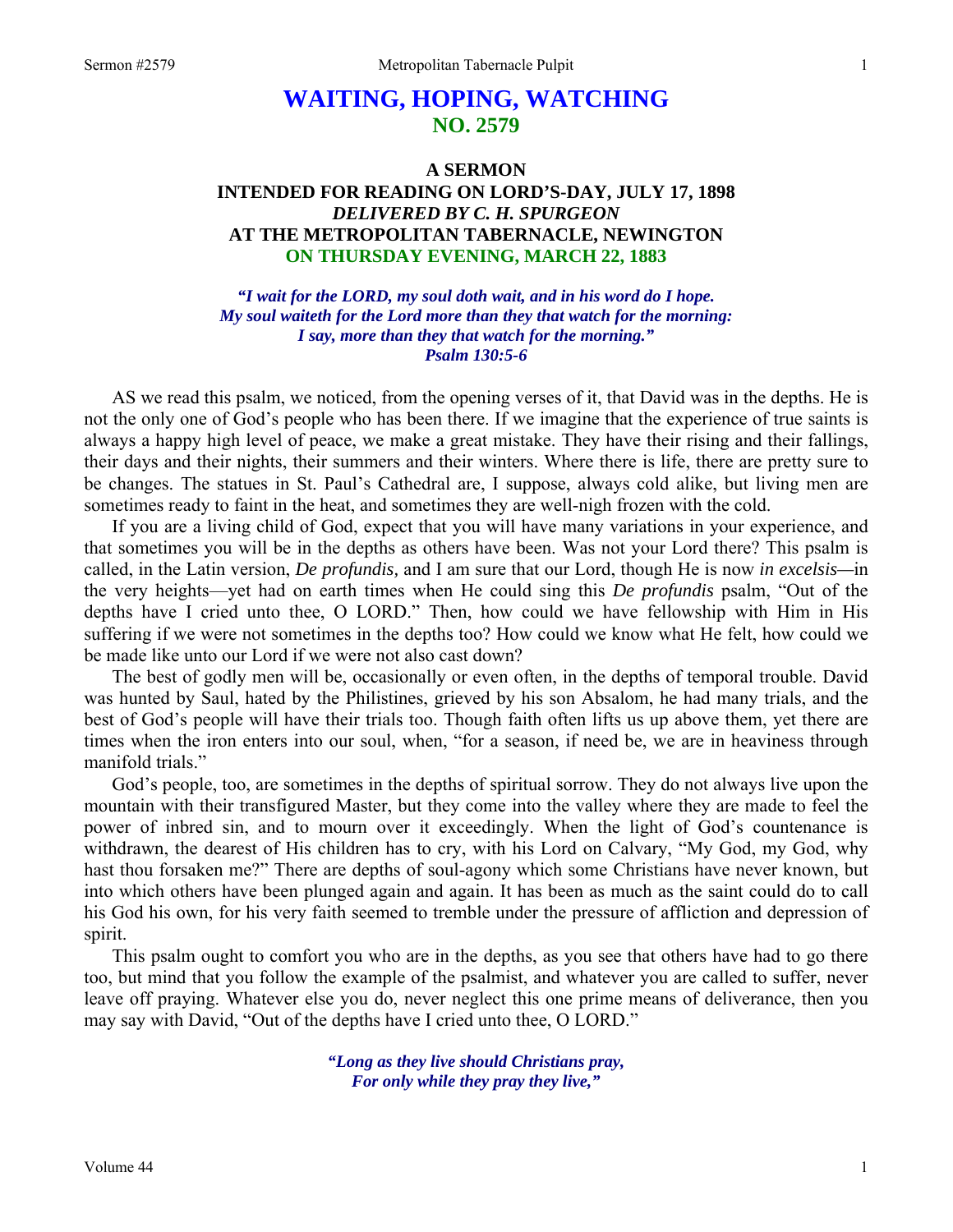but especially when their soul seems, as it were, to have found a sepulchre—when, while yet alive, they appear to be sinking down into the depths, then is the time when, with sevenfold earnestness, they must lift up their hearts and their voices, and cry mightily unto the Lord.

One of the designs of Satan, when he finds saints in the depths, is to keep them there, but the wise child of God will cry to his Lord when he gets there, for then Satan cannot keep him there for long. He who cries "out of the depths" will soon *be* out of the depths. That cry is the voice of life, and God will not leave that soul in the depths, or suffer His redeemed one to see corruption there.

Up you will rise if you can but cry. There is something marvelous about the power of prayer, when Jonah prayed out of the belly of the fish, he was soon brought up from the depths of the sea to stand on the dry land, and to go on his Master's errand. Cry, then, if you are in the depths. If you never cried before, cry now. If you have been accustomed to pray, pull out all the stops of this wonderful organ of prayer, and let the music ascend into the ears of the Lord of Sabaoth, even though it seems to you to be nothing but discord.

But notice also that, while David thus cried unto the Lord, he made confession of his sin. He felt he could not stand before God on the footing of his personal character, he could not hope to prevail with JEHOVAH by his own merits, so he pleaded: "There is forgiveness with thee, that thou mayest be feared." Come, child of God, if sin is a dark cloud that hides your Lord's face from you, come to Him with this great truth on your tongue and in your heart, "there is forgiveness."

When Luther was in great trouble of soul, he was comforted by one who said to him, "Do you not believe your Creed?" "Yes," replied Luther, "I believe the Creed." "Well, then," rejoined the other, "one article in it is, 'I believe in the forgiveness of sins.'" Luther's heart was lightened at once by the remembrance of the words in this psalm, "there is forgiveness."

It may be that you have sinned many times and grievously, but "there is forgiveness." Though a child of God, you have gone far astray from Him, but "there is forgiveness." You have backslidden sadly and horribly, but "there is forgiveness." The devil comes and howls at you, and tells you that your doom is sealed, and your damnation is sure, but "there is forgiveness." Oh, blessed sentence! "There is forgiveness with You, that You may be feared."

When David really felt in his soul that, whatever the depths might be in which he was plunged, yet there was forgiveness for him, that, however feeble his cries might be, there was forgiveness, then he rested in perfect peace, and he said, in the language of the text, "I wait for the LORD, my soul doth wait, and in his word do I hope. My soul waiteth for the Lord more than they that watch for the morning: I say, more than they that watch for the morning."

There are three words on which I am going to speak; the first and the chief word is, *waiting,* "I wait for the LORD, my soul doth wait." The next word, which helps the first one, is, *hoping,* "and in his word do I hope." And then the third word grows out of the first, and that is, *watching,* "My soul waiteth for the Lord more than they that watch for the morning." May the Holy Spirit bless us both in speaking, and hearing while we meditate upon these three words—waiting, hoping, watching!

**I.** The first word is, WAITING, "I wait for the LORD, my soul doth wait."

Upon which I observe, first, that *this is the constant posture of all the saints of God.* Before our Lord Jesus Christ came, all the spiritual people among the twelve tribes were waiting for His appearing, they firmly believed that He would come, yet they died without the sight for which they were looking. Over the door of the great mausoleum of the Old Testament saints is inscribed this epitaph, "These all died in faith, not having received the promises, but having seen them afar off." They were waiters—waiting until the Rod should come forth out of the stem of Jesse, and the Branch should grow out of his roots.

Some few of these waiters were found in the temple when the Lord appeared, you remember the names of Simeon and Anna, who were "waiting for the consolation of Israel." They had grown grey in waiting, but still they were among "them that looked for redemption in Jerusalem," and at last, Simeon could say, "Lord, now lettest thou thy servant depart in peace, according to thy word, for mine eyes have seen thy salvation." This expression, waiting for the Lord, describes all the saints, from righteous Abel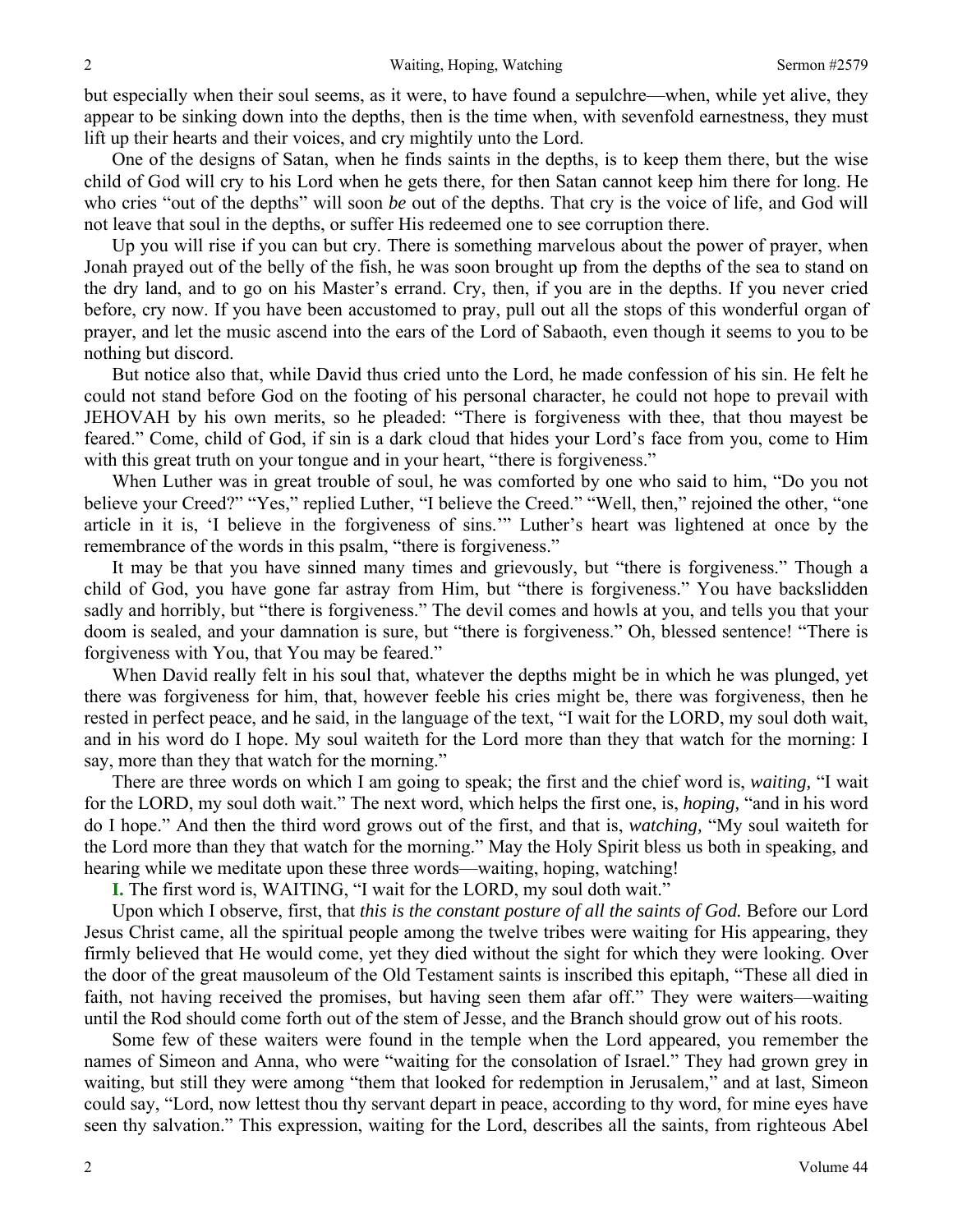down to faithful old Simeon, who took the infant Jesus in his arms, and blessed God for the appearing of the Messiah, the woman's promised Seed.

But what about the saints since then? They also are, or should be, waiting for the Lord, "Looking for that blessed hope, and the glorious appearing of the great God and our Savior Jesus Christ." Though too many forget it, He has said, "Behold, I come quickly; and my reward is with me, to give every man according as his work shall be."

This is the church's glorious hope in which, in some senses, both Jews and Gentiles are now united, for if the Jews are waiting for the coming of the Messiah, so are we, only they, in their unbelief, see not that He has come once. Let it not be said of us that we, in our unbelief, see not that He will come again, but believing in His first advent, let us, therefore, patiently wait and longingly look for the time when "the Lord himself shall descend from heaven with a shout, with the voice of the archangel, and with the trump of God: and the dead in Christ shall rise first: then we which are alive and remain shall be caught up together with them in the clouds, to meet the Lord in the air: and so shall we ever be with the Lord." O glorious hope! We are still waiting for its blessed realization.

Yes, and in this respect I may say, with Dr. Watts, that—

# **"***The saints on earth, and all the dead, But one communion make—"*

in this fellowship of waiting. Fancy not, beloved, that in heaven they have no emotion but that of joy, we know that all their emotions are joyous, but among them is this one—that they, too, are waiting until the Lord shall again manifest Himself, for, in the day of His appearing, those disembodied spirits shall put on their resurrection bodies, changed and made like unto Christ's glorious body.

And in that day, they shall be united with all the saints who remain upon the earth, for without them, the glorified spirits above could not be made perfect, that is to say, the church of God above cannot be perfected as to all its members till those who are still in the world of trial shall be brought home to meet with them, and so the whole church shall be "forever with the Lord."

Therefore, dear friends, if any of you are troubled because you are waiting for the return of your Lord, and He seems long in coming, I remind you that the whole church of Christ is waiting, the whole twelve tribes of our spiritual Israel are "waiting for the adoption, to wit, the redemption of the body," at the return of our Lord. The manifestation of the Head will be also the manifestation of all the members of His mystical body. Wherefore, be content to be waiters, for all God's saints have been and still are such.

Observe, too, that *the children of God, on earth, are frequently in the posture of waiting as individuals.* Not only, as forming part of Christ's body, do they wait together with the rest of His people, but each one has to wait individually. In the first dawning of grace in the soul, when the heart is taught to believe in Jesus, it does not always happen that peace immediately follows upon faith.

We meet with many, about whose salvation we have ourselves no doubt, but they have themselves little or no hope as to their own eternal safety. We feel sure that they have really trusted in the Savior, and therefore have been saved by Him, but by reason of temptation, or bodily weakness, or a measure of darkness remaining upon them through ignorance, they do not yet know the glorious liberty and assurance of the children of God.

I have no doubt that there are many, in the fold of Jesus, who do not feel themselves at rest, they are waiting until they shall possess full peace with God. They do at times enjoy that peace, sweet gleams of sunlight come to them, but they are soon in darkness again, and their unbelief struggles with their faith. They cannot get further than to cry with that poor man who said to Christ, "Lord, I believe; help thou mine unbelief." Well, beloved brother or sister, if you are in that condition, you are waiting that your faith may grow, waiting till the blessed Spirit shall be a Spirit of consolation to you, and shall take of the things of Christ, and show them to you.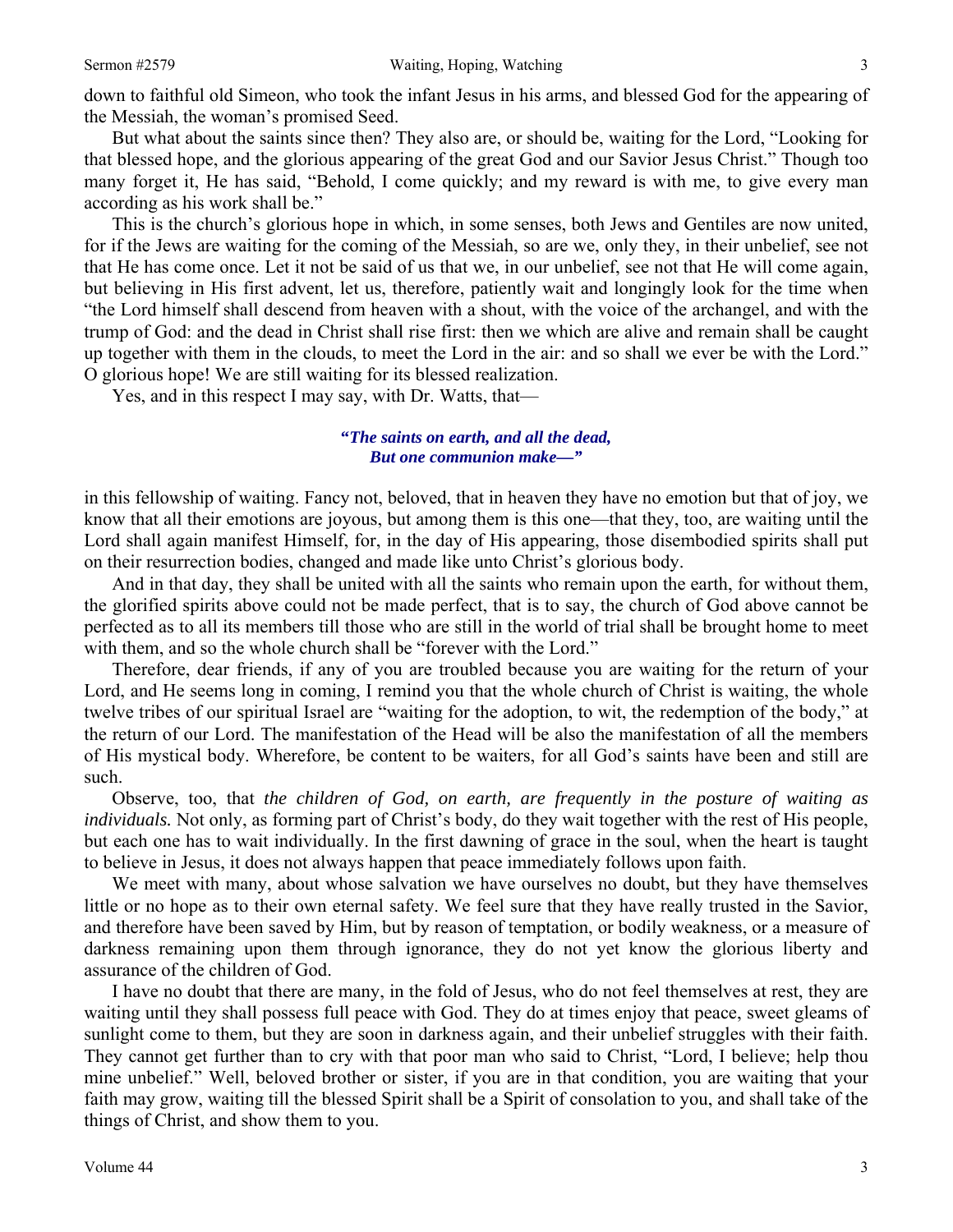You are sitting, as it were, in the porch of the King's house, and there is safety in waiting at His doors, but you would be much happier and more at rest if you entered the King's palace, and sat at His table. You do trust Him, may you never have any other trust! You are relying upon His righteousness, yet you do not feel that joy and peace which others of the children of God feel. Well, then, you are in this place of waiting, and for a while, perhaps, you will have to exercise that waiting spirit.

Many of us have gone further than that, but we are still waiting—waiting, among other things, for victory over sin. You know that you are forgiven, dear brother, you are quite sure that you are a child of God, and by God's grace, you have driven out many sins, but still, when you are fiercely tempted, strongly provoked, or placed in certain trying circumstances, you discover your weakness very sadly, and then your cry is, "Lord, give me victory over sin," and you will never be content till you have it.

Well, go on crying for it out of the very depths, go on hoping for it through the precious blood of the Lord Jesus Christ, but if it does not come to you, and you have, day after day, and even year after year, to bitterly feel that the work of God is not perfected in you, still wait, for the Lord will not leave His work unfinished. He will have regard to the work of His own hands, He will go on with it till it is perfected, but in the meantime, you will be waiting for the complete victory.

And if you should get that, you will still have to be a waiter, oftentimes, in the matter of prayer. God does answer His people's prayers when they ought to be answered, the prayers that are such as you and I, in our most spiritual moments, would wish to have answered, shall be answered, but perhaps not at once. It would be difficult to say how long a Christian may have to wait for answers to prayer.

If I remember rightly, there is one godly man, who has been praying every day for thirty-six years for one thing, and recording his prayers in a book, and other believers have joined with him, yet the answer has not come, but he as fully expects it as when he first began to pray. I need not mention the brother's name, but I feel sure that he will be heard and answered, although at present he has not received the blessing he is seeking from the Lord.

I have heard of wives praying for the conversion of their husbands through their whole lifetime, and never living to see them saved, yet they were brought to the Lord after their partners had gone home. I have heard of parents pleading for their children by the score of years together, yet the prayer has not been answered at present, God is keeping them waiting, and it is theirs still to wait at the posts of His doors hoping and expecting the blessing they have asked of the Lord.

I will suppose that you have had your prayers answered, and therefore you have not to wait for that mercy, yet I am sure you know of something else to wait for. Sometimes we have to wait for conscious fellowship with God. We had it once, but we have lost it, so we cry to have it restored. When we enjoy it again, we cry for more of it, and when we have more of it, we still cry for more, and when we have the most that we ever have ever had, then our cry is yet keener for still more, for this sweet love of God enlarges the heart into which it enters. It brings with it a hallowed hungering and thirsting, it kills all unholy craving, but it creates a sacred appetite which is greatly to be desired.

O Lord, make my hunger for You to be insatiable! Let it never be satisfied. Enlarge my heart till it is as large as heaven, and then, since "the heaven of heavens cannot contain thee," make my soul as large as seven heavens, and then, since seven heavens could not contain You, go on to enlarge my spirit till I am filled with all the fullness of God! If this be the desire of your heart, you will always be waiting, and asking, and longing for more and more of fellowship with your Lord.

"But," you say, "I thought that Christians sometimes reached a point beyond which they could go no further." Then you thought amiss, for that is not the teaching of Scripture. When the apostle Paul, the most marvelous runner who ever ran the Christian race, had been running for many, many years, he said that he had not yet attained, he even forgot the things that were behind, and pressed forward still toward that which was before, the prize of his high calling of God in Christ Jesus.

Brothers and sisters, there is an infinity of grace and mercy beyond you, whatever of blessings you have as yet received, you have but sipped from the ever-flowing stream of eternal love. You have but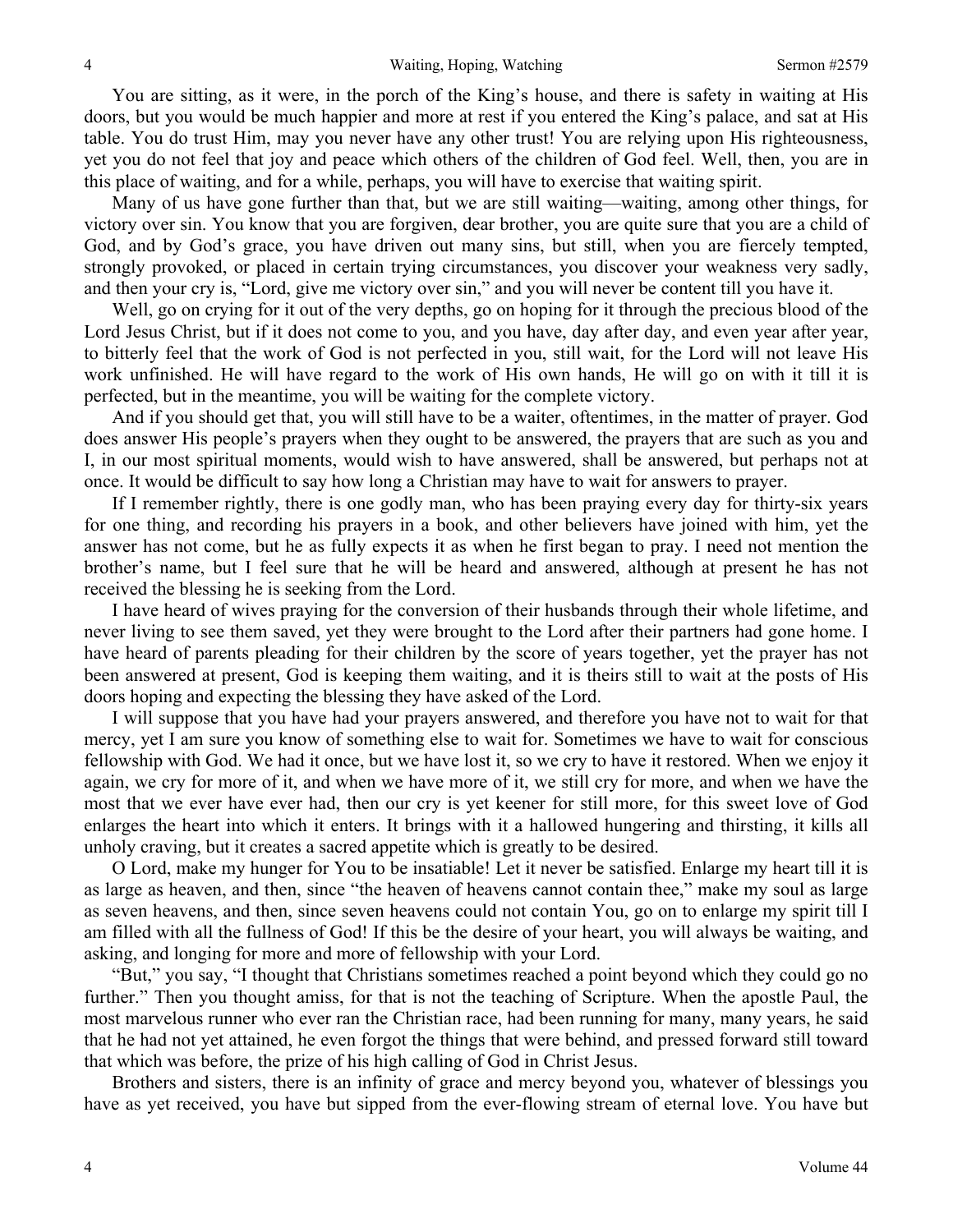gathered a few shells washed up on the shore of the ocean of boundless grace. You have not received all yet, you cannot enjoy all yet, you must wait, and wait, and wait, for—

#### *"Still there's more to follow."*

Yes, and if we were to get as much of personal blessing as ever we could hold, we should still be waiting. You ask, "What for?" Well, I, for one, am waiting for the Lord to bless my work of faith and labor of love in the preaching of the Gospel, and are not you waiting for the same thing? After every address you give, after every time you have the members of your class gathered together, and talked to them about Christ, are you not waiting for more souls to be saved through your service?

Do you not wait to be able to serve God better? Are not some of you waiting to have your tongues unloosed—waiting to have your hearts enlarged—waiting for better opportunities of doing God's work, or for more grace to use the opportunities you have—and waiting for the divine seal upon the efforts which you have put forth?

I know that it is so, and if we could all get that, we would still be waiting—waiting to see all our families saved—waiting to see all our neighbors saved—waiting to see this great London saved waiting to see all nations bowing at Immanuel's feet. We can never be satisfied until we have that, and if we had it, we should then be waiting, as some of my dear brothers and sisters in the church are just now waiting—waiting to be taken up to their home above—waiting till men shall say, "The pitcher is broken at the fountain, and the wheel is broken at the cistern," because the Lord had said, "Rise up, my love, my fair one, and come away."

David said, "I shall be satisfied, when I awake, with thy likeness," and we shall be satisfied when we see Christ—satisfied when, in our flesh we shall see the God that died for us—satisfied when He shall reign upon the earth, and we shall reign with Him—satisfied when we shall hear the eternal, "Hallelujah, hallelujah, hallelujah! for the Lord God omnipotent reigneth." Yet I imagine that, even then, we shall be waiting, waiting, waiting, throughout eternity, for some fresh revelation of the unutterable, untellable love of God in Christ Jesus.

You see, dear friends, how I have tried to set before you this waiting posture of the saints as a whole, and also of each one in particular. Now I want to show you that it is *a very blessed posture,* for waiting tries faith, and that is a good thing, because faith grows by trial. Waiting exercises patience, and that is also a good thing, for patience is one of the choice gifts of God. Waiting endears every blessing when it comes, and thus we get two joys—the joy of waiting for the joy, as well as the joy of enjoying the joy when it comes. We get a better appetite for the banquet by waiting awhile before we sit down to it.

Oh, the joy it will be to rest after toil! Oh, the delight of heavenly wealth after earthly poverty! Oh, the bliss of being perfectly rid of every tendency to sin after having struggled with it here for years! Thus, all these trials are preparations for a higher state of joy by and by.

While we are waiting, *this posture becomes intense* till, with the psalmist, we can say twice over, "I wait for the LORD, my soul doth wait....My soul waiteth for the Lord." That is really three times over. We throw our very soul into it, "My soul doth wait. My soul waiteth for the Lord." It is as if our whole being was craving after more of God. Notice how it is all summed up in the object for which we wait, '"My soul waiteth *for the Lord.'* I want HIM. My soul does wait for the Lord, I want nothing else, I am not waiting for anything else." There is nothing else to wait for, as David said on another occasion, "Now, Lord, what wait I for? my hope is in thee." But oh, we are waiting intensely, insatiably, for God, the living God, when shall we come and appear before God?

This, then, is the great longing and waiting of each one of the people of God, "I wait for the LORD, my soul doth wait….My soul waiteth for the Lord."

**II.** I have scarcely a minute in which to speak about the second word, HOPING, "and in his word do I hope."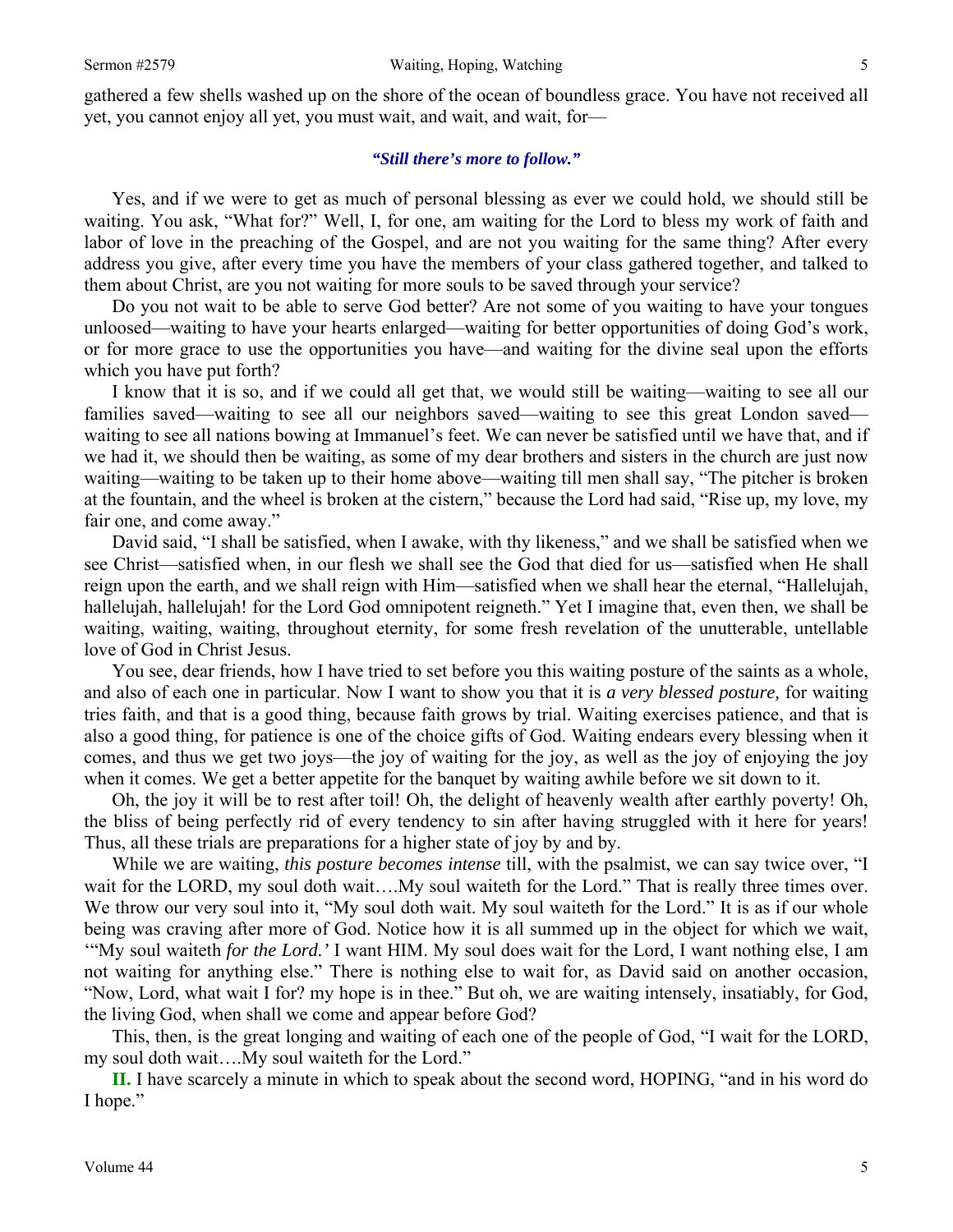Observe, first, that *hope is the reason for waiting.* "For we are saved by hope: but hope that is seen is not hope: for what a man seeth, why doth he yet hope for? But if we hope for that we see not, then do we with patience wait for it." Then, next, *hope is the strength of waiting*. You do not wait for a thing about which you are absolutely hopeless, if you have no hope of obtaining it, you say, "Then I will go my way, it is useless to wait any longer." But inasmuch as you have some degree of hope in waiting for God, your spirit is sustained so that you can still continue to wait for Him.

Further, *this hope is the sweetener of waiting.* Waiting is always sweet when there is a hope at the end of it. The vista may be very long, but you pursue your way with willing footsteps because you hope to reach the shelter at the end. But make sure that your hope is a good hope, that it is a well-founded hope, that it is a happy hope, that it is a hope that "maketh not ashamed," that it is a hope that fixes itself on Christ alone, for if you have not that hope, you will not wait, and if you do not wait, you will not receive.

It is the waiting soul that gets the blessing. "It is good for me to draw near to God," said David, and he also said, "Wait on the LORD: be of good courage, and he shall strengthen thine heart: wait, I say, on the LORD." But you cannot do this unless you have hope, therefore pray the Lord to give you a good hope, and to brighten your hope, and keep your eyes always looking for that which is yet to come, and which is laid up in the promise of God for all His people.

#### **III.** Then the third word is WATCHING.

He that waits, and he that hopes, learns to watch. First notice the figure here used, and then observe that the figure is exceeded, "My soul waiteth for the Lord more than they that watch for the morning: I say, more than they that watch for the morning."

First, *what is the figure here used?* I should not wonder if it is partly the temple. There was the great temple at Jerusalem, and all the people went up to it to worship so many times a year. I will suppose that God has given warm hearts to you and me, and that we want to be at the ancient temple.

We have made our last march in the middle of the night, we have reached the bottom of the hill, and climbed up its steep sides, and we have reached the very gate of the temple. When we get there, it is still night, so we ask one of the guards, "We have come to appear before God; when will the service begin?" He replies, "Not till the day breaks." "And what will happen when the day breaks?" "Why, then, they will offer the morning lamb, and they will burn the incense, the priest will trim the lamps, and the day's service will begin."

We are lifting up our hearts to God, we have come up to the temple on purpose to worship the Lord, we want to have a good long day of service, so we turn our eyes towards the hills over yonder, and we watch. We say, "Watchman, what of the night? Is the morning coming? When will the blessed day begin? We are longing to enjoy all the ordinances of the Lord's house." So the watchers stand there, and look out for the first tokens of daybreak on the Eastern hills.

Or it may be that the figure is that of the guards upon the city walls, the sentinels have had to watch all night long. With steady and weary tramp, the watchman has gone from one tower to another speaking to his brother sentinel as he has met him, keeping to his beat all through the dreary, cold, rainy, windy night, and he says to himself, "I wish it were morning." As he exchanges the watchword with his companion, he says, "I wish it were morning. My eyelids are heavy, my head begins to ache with this constant watching for the enemy, I wish it were morning."

Have you never been in that posture, dear friend? Have not I? I hope I know what it is to watch for the morning—that I may meet with God in His holy temple above, and also to watch for the morning that this weary sentinel work may be done, and that I may be where there are no more enemies who can assault the sacred walls of Zion.

Then, again, some of you know what it is to watch for the morning in another sense. There is a dear one sick, how he tosses to and fro! He is in a high fever, and you constantly give him a cooling drink, and you take care at the proper hour to administer the medicine, but there is many a groan, and many a weary cry, and you are all alone with the patient, everybody else in the house is sound asleep.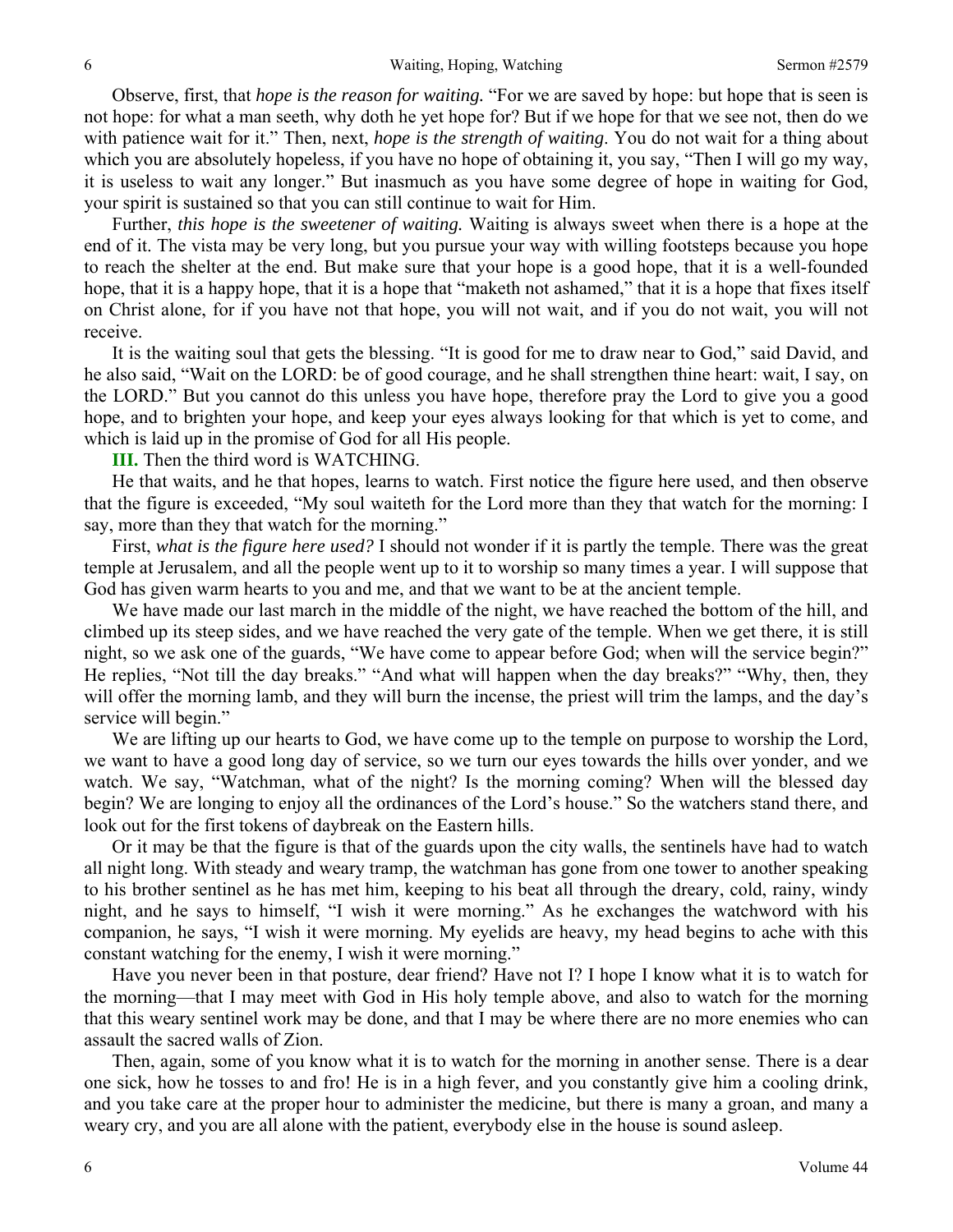Have you not sometimes gone to the venetian blind, and turned it up just a little to see whether the sun has not risen? That clock's unwearied tick, tick, tick, tick, tick, tick, tick, tick—thousands of times—seems to go right into your brain, and into your heart, and the poor sufferer says, "Would God it were morning!"

You recollect how, in the day, he said, "Would God it were evening!" That is the way with the sick, and at last you get as weary as your patient is. The fact is, you are half afraid you did fall asleep, you do not know what mischief may come if you do not watch, and you begin to say with the sufferer, "Would God it were morning!"

Have you ever watched thus in a spiritual sense over a poor sin-sick soul? Have you ever watched thus over your own sick soul, until you have said, "I watch for the morning"? If so, this watching has been to you a picture and emblem of what your state of heart is in reference to your God, you are waiting, and you are watching, and you cry, "When will the day break, and the shadows flee away?"

But *the figure is exceeded by the fact,* for the text says, "My soul waiteth for the Lord more than they that watch for the morning." We have been watching longer than they who guard the temple or the city towers. The sentinel has only a few hours' night-watch, but some of us have been watching for these thirty years, some of you for these fifty years, ah, some of you for sixty years! I do not wonder that you have a stronger desire for the morning than they have who have only watched for one night.

Besides, you expect so much more than they do, for when the day comes, what does it bring to them? A little ease for the sentinel, a little rest for the nurse, but they will have to go back to the nursing or the watching as soon as the shades of night return. You and I are waiting for a daylight that will bring us endless rest and perfect joy, well may we watch more than they that watch for the morning, for theirs is but the morning of a day, but ours is the morning of an eternity which shall know no end. They do but watch for the sun with its passing beams, we watch for the Sun of righteousness whose glory makes heaven itself.

Well may we grow eager when we think of what is yet to be revealed in us. Well may our hunger increase as we think of the sweets that are reserved for us. You have heard of the Goths and Vandals, it is said that, somehow, they tasted of the grapes of Italy. I suppose that some bunches of fruit were carried across the Alps, and when those poor Goths and Vandals tasted them, what did they say? "Let us go to the land where these clusters grow, and eat them fresh from the vines." And it was not long before, in innumerable hordes, they swarmed over Italy. In a far higher sense, something like that has happened to us and therefore we sing—

> *"My soul has tasted of the grapes, And now it longs to go Where my dear Lord his vineyard keeps, And all the clusters grow."*

We wait for Him "more than they that watch for the morning; I say, more than they that watch for the morning." Never did bride expect her marriage day as the true saint expects his Lord. Never did woman in travail long to behold her child as they, who watch for their Lord, long for His appearing. Never did prisoner, pining in the dungeon till the rust ate into his soul, pine for liberty as saints pine for their Lord. This is the right posture for the whole church, and for each individual Christian—waiting, hoping, watching, till He appears who is their Husband, Savior, Friend, and All-in-all.

God bless you, dear friends, and keep you thus watching, for His name's sake! Amen.

## **EXPOSITION BY C. H. SPURGEON**

## *PSALM 130*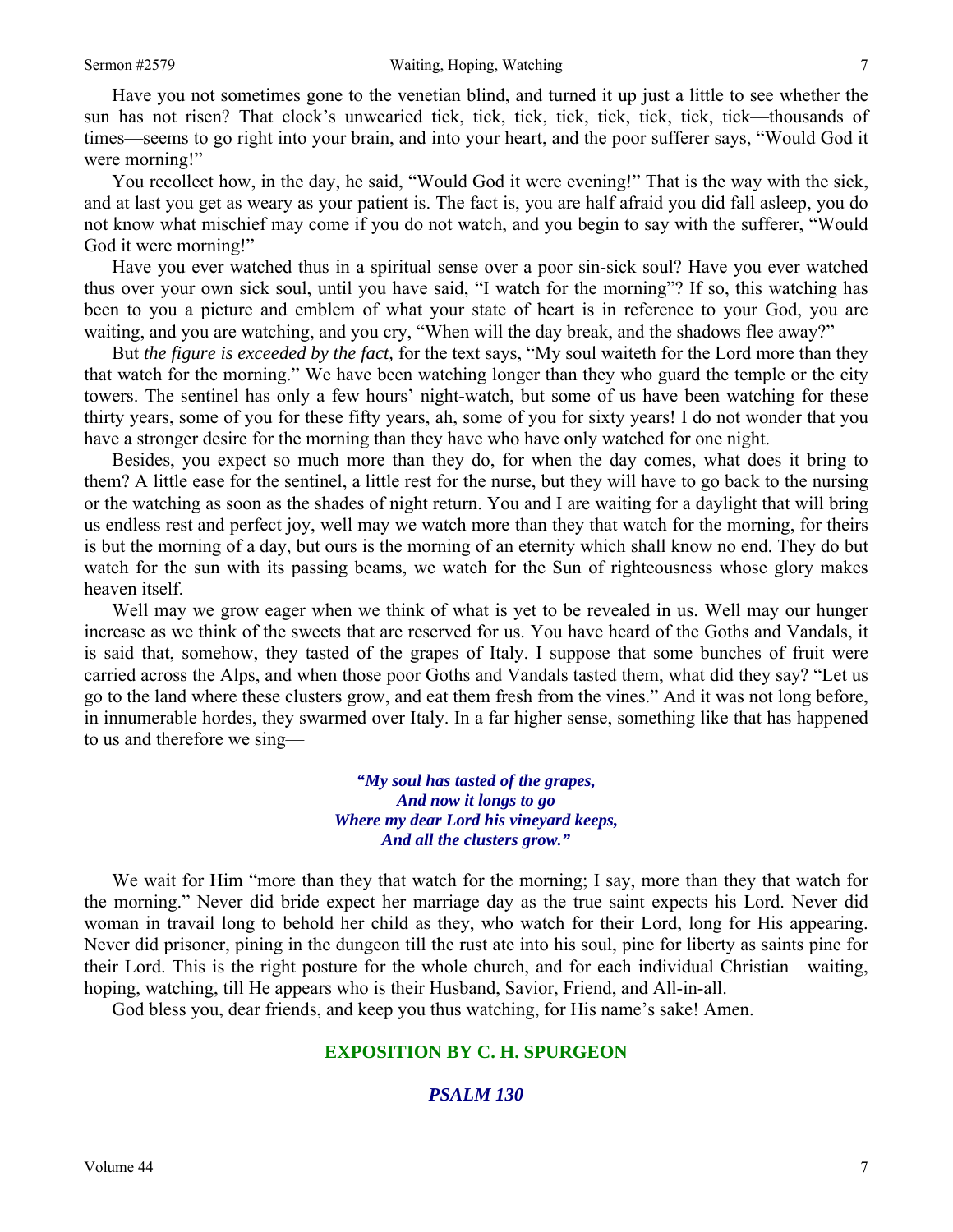I will first read the psalm through, and afterwards say a few words by way of exposition.

**Verses 1-8.** *Out of the depths have I cried unto thee, O LORD. Lord, hear my voice: let thine ears be attentive to the voice of my supplications. If thou, LORD, shouldest mark iniquities, O Lord, who shall stand? But there is forgiveness with thee, that thou mayest be feared. I wait for the LORD, my soul doth*  wait, and in his word do I hope. My soul waiteth for the Lord more than they that watch for the *morning: I say, more than they that watch for the morning. Let Israel hope in the LORD: for with the LORD there is mercy, and with him is plenteous redemption. And he shall redeem Israel from all his iniquities.* 

You notice that this is one of the Songs of Degrees, that is, psalms ascending by steps, and it begins at the very bottom, "Out of the depths." But it gradually climbs up to the heights, "He shall redeem Israel from all his iniquities." May your experience and mine, beloved, be like a ladder—upward, always upward, step by step, ever rising, and getting nearer to our God!

The psalm begins very low, "Out of the depths." The psalmist is in the depths of sorrow and conscious sin, the depths of weakness, the depths of doubt and fear, yet though he is in those depths, he does not leave off praying, "Out of the depths have I cried." Some of the best prayers that were ever prayed have been offered in the depths. There are some men who never prayed at all until they came into the depths of sorrow, and those sorrows pressed their prayers out of them.

The psalmist's prayer was a cry. That is a child's prayer, it cries to its mother or its father, "Out of the depths have I cried." But it was not like a child's cries sometimes are—cries to itself, or cries to nobody, "Out of the depths have I cried unto THEE, O JEHOVAH." That is the right kind of prayer which is directed to God as an arrow is aimed at the target.

In looking back over his past experience, the psalmist tells the Lord that he has prayed. Sometimes, it is a good thing to pray over your prayers. "I have prayed, Lord, now I present one more petition, 'I pray You to remember that I have prayed. I pray You to hear me. Lord, hear my voice.'" What is the good of prayer if God does not hear it? Sometimes we ask God to answer our supplication. That is right, but at the same time, remember that it may be a greater blessing for God to hear our prayers than to answer them, for if He were to make it an absolute rule that He would grant all our requests, it might be a curse rather than a blessing.

At any rate, I should feel it a very dreadful responsibility to have cast upon me, for then, after all, I should have to depend upon my own prayers, and therefore have to order my own way. But when I read that God will hear my prayer, that is much better, for He can do as He likes about answering it, and if I pray an improper prayer, what is better for me than for God to hear it, and then to set it on one side? And often, mine are such poor feeble prayers that it is much better for me that He should hear them, and then do for me exceeding abundantly above what I have asked or thought. I used to think that we ought to say that He is a prayer-hearing and a prayer-answering God, but I do not say that now. It is enough that He hears, enough that you have presented your petition, and that God has heard it.

"Lord, hear my voice: let thine ears be attentive to the voice of my supplications." That is, "Lord, consider my prayer; have respect unto it. Answer it according to Your wise consideration of it, 'Let thine ears be attentive to the voice of my supplication.'" Our prayers must usually be supplications, that is the word for a beggar's pleading when he supplicates and asks for favors. That is what we do when we plead with God, and even if we do not speak, yet there is a voice in our supplications. In the sixth psalm, David speaks of the voice of his weeping, and there is often a voice in that sorrow which cannot find a voice. God hears the grief that cannot itself speak to Him, "Let thine ears be attentive to the voice of my supplications."

And now, having put up his petition, notice his confession, "If thou, JEHOVAH, shouldest mark iniquities, O Adonai, who shall stand?" So it should run. If God were to sit like a judge taking notes of